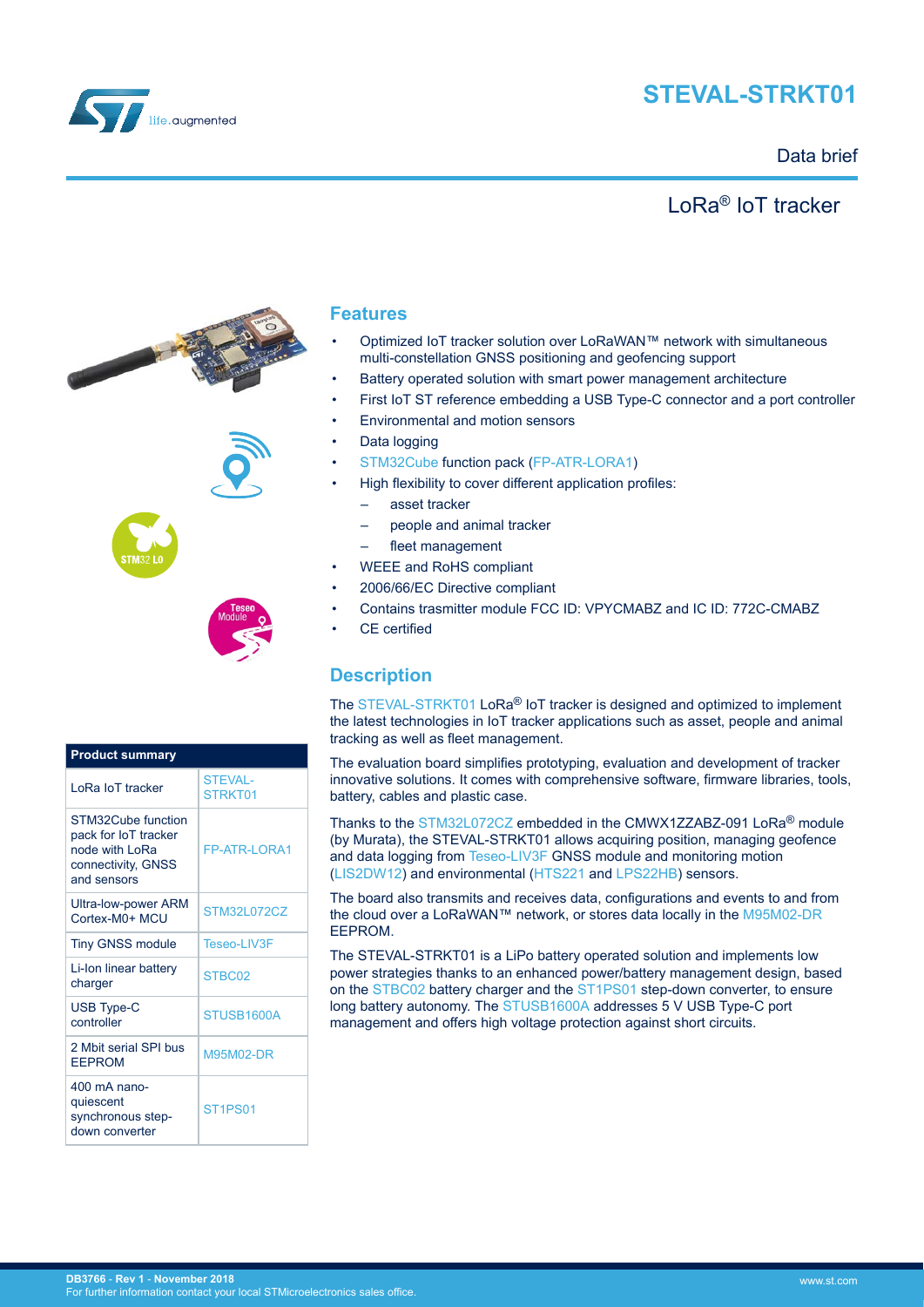

## **1 Block diagram**

ST

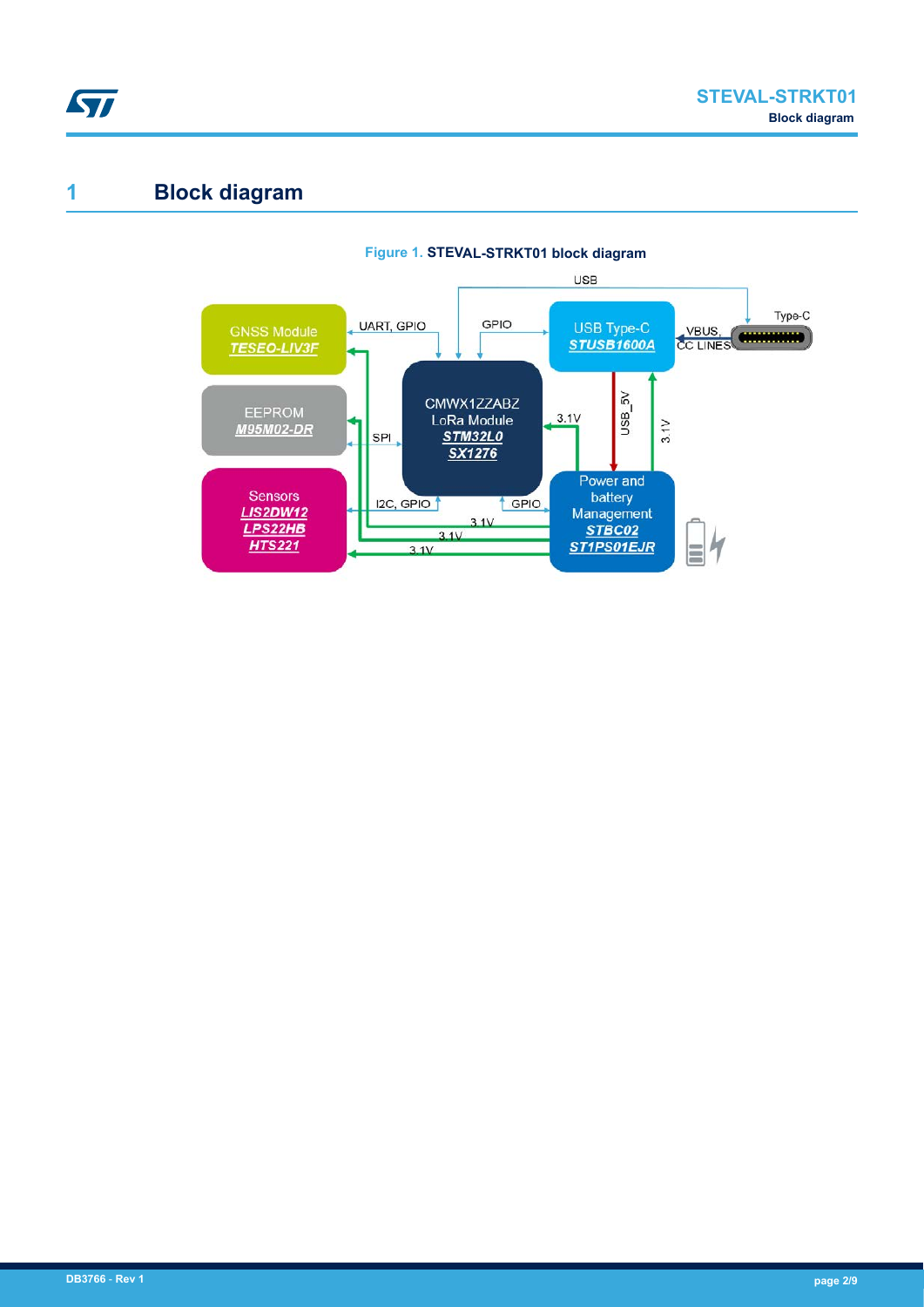

# **2 Schematic diagrams**



### **Figure 2. STEVAL-STRKT01 circuit schematic (1 of 7)**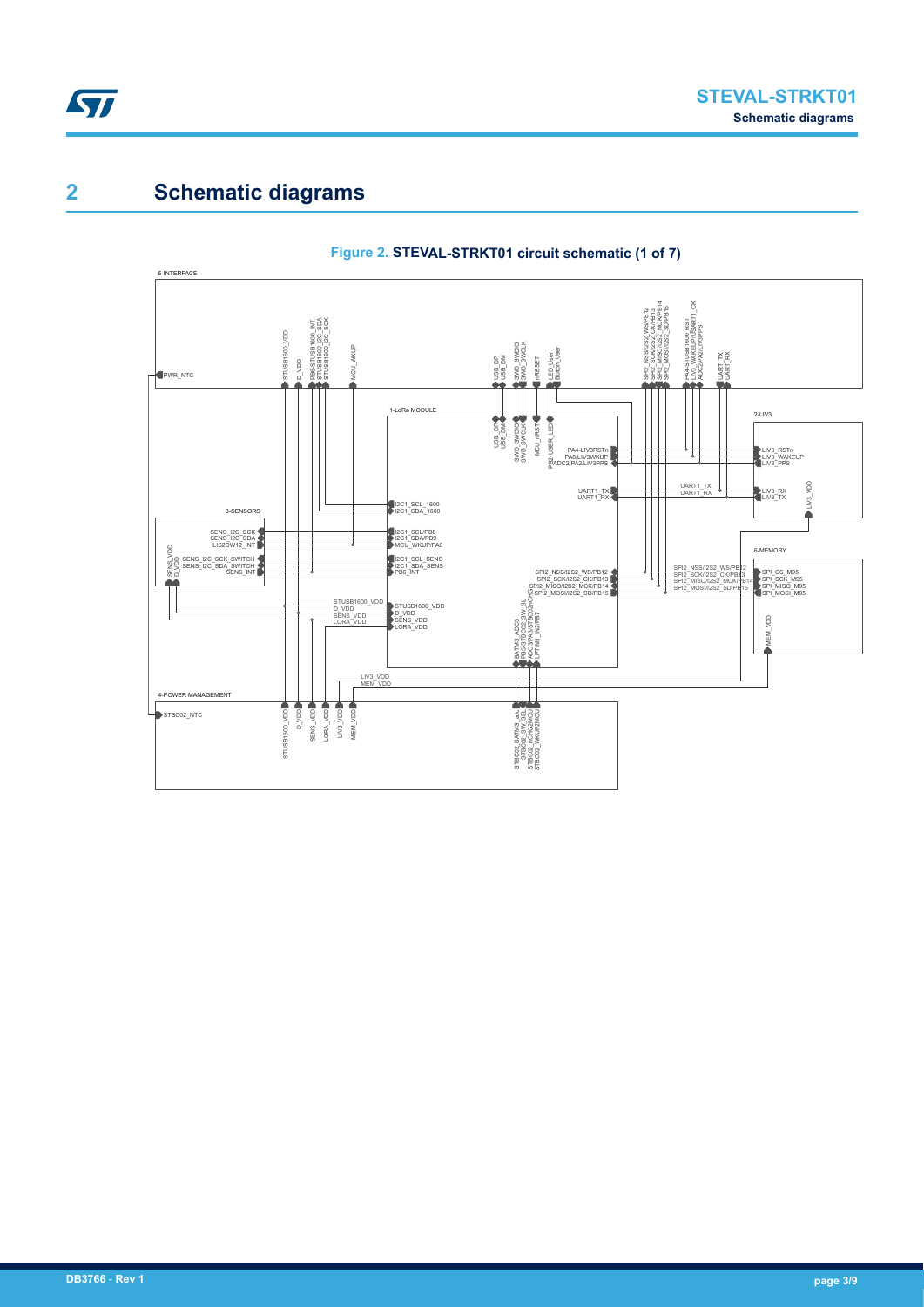



### **Figure 3. STEVAL-STRKT01 circuit schematic (2 of 7)**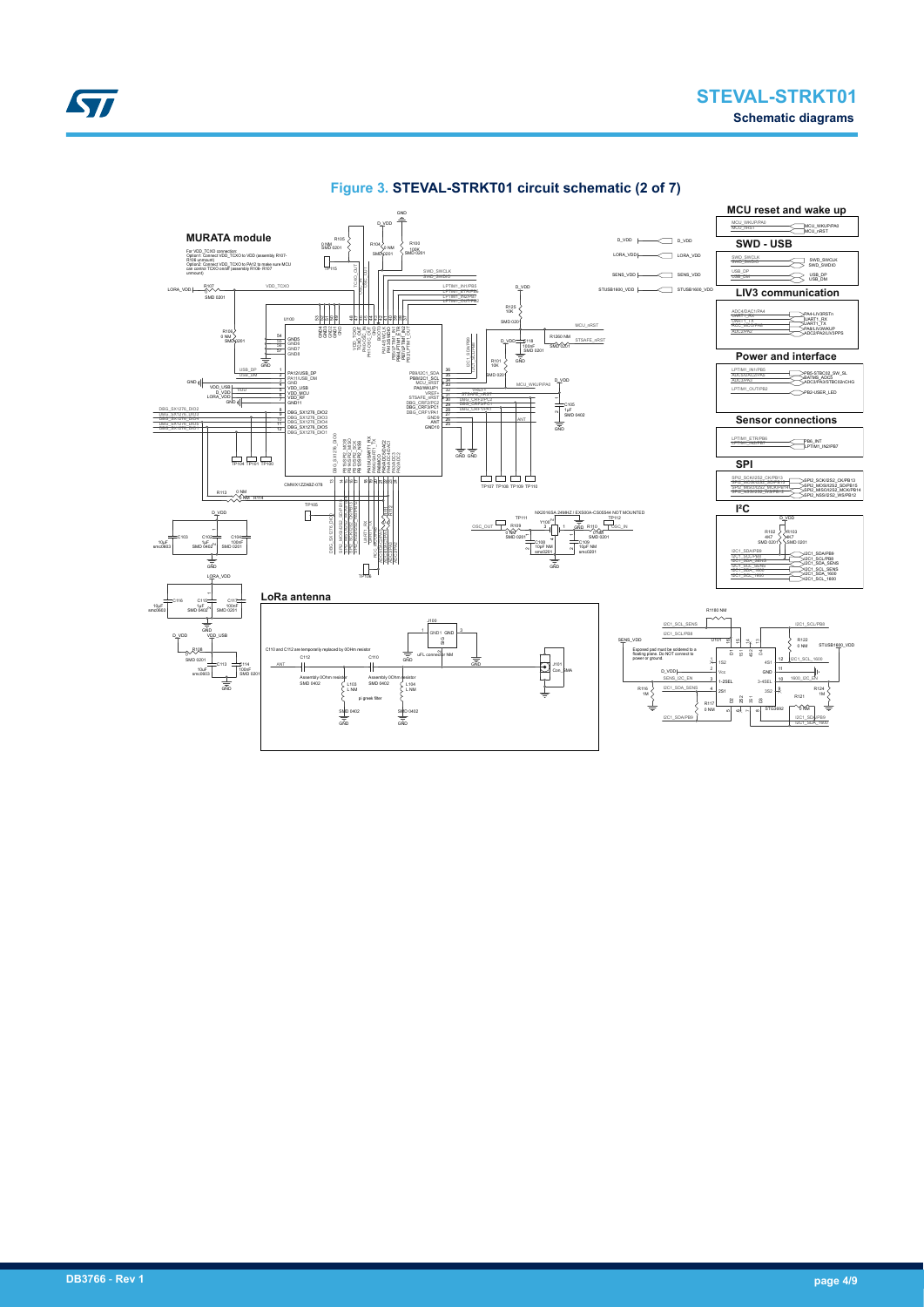

#### **Figure 4. STEVAL-STRKT01 circuit schematic (3 of 7)**



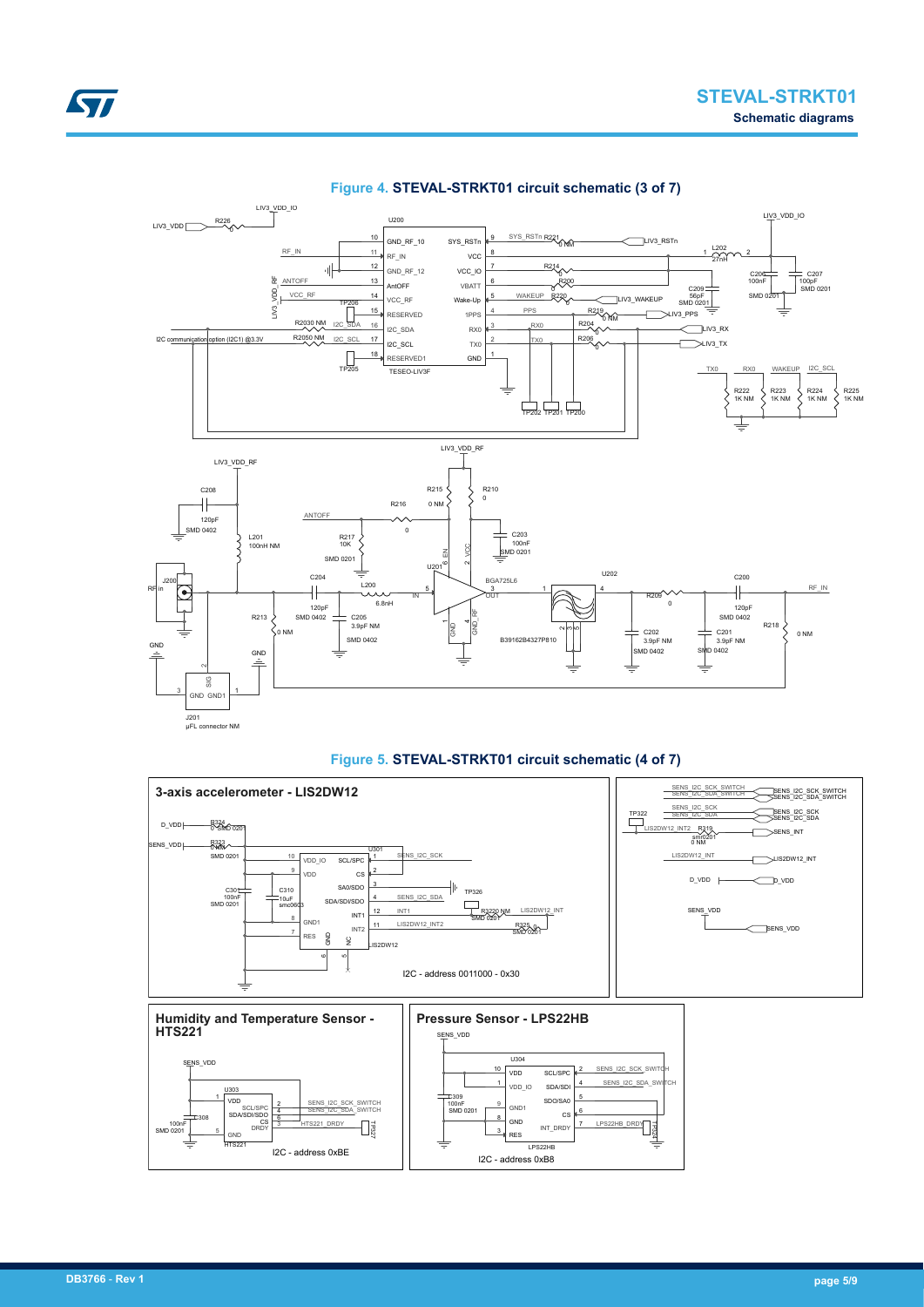

### **Figure 6. STEVAL-STRKT01 circuit schematic (5 of 7)**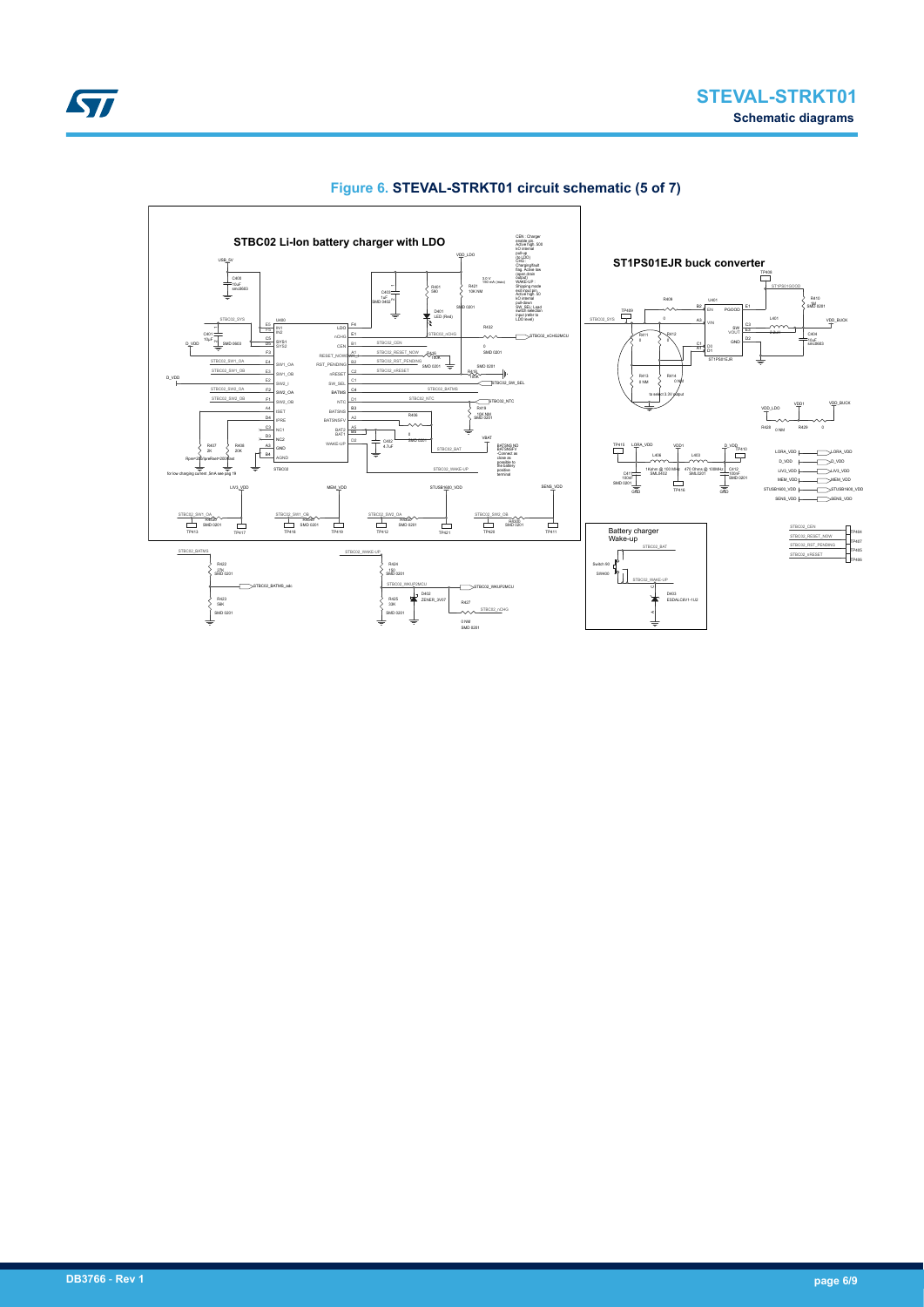

**Figure 7. STEVAL-STRKT01 circuit schematic (6 of 7)**



SMD 0201

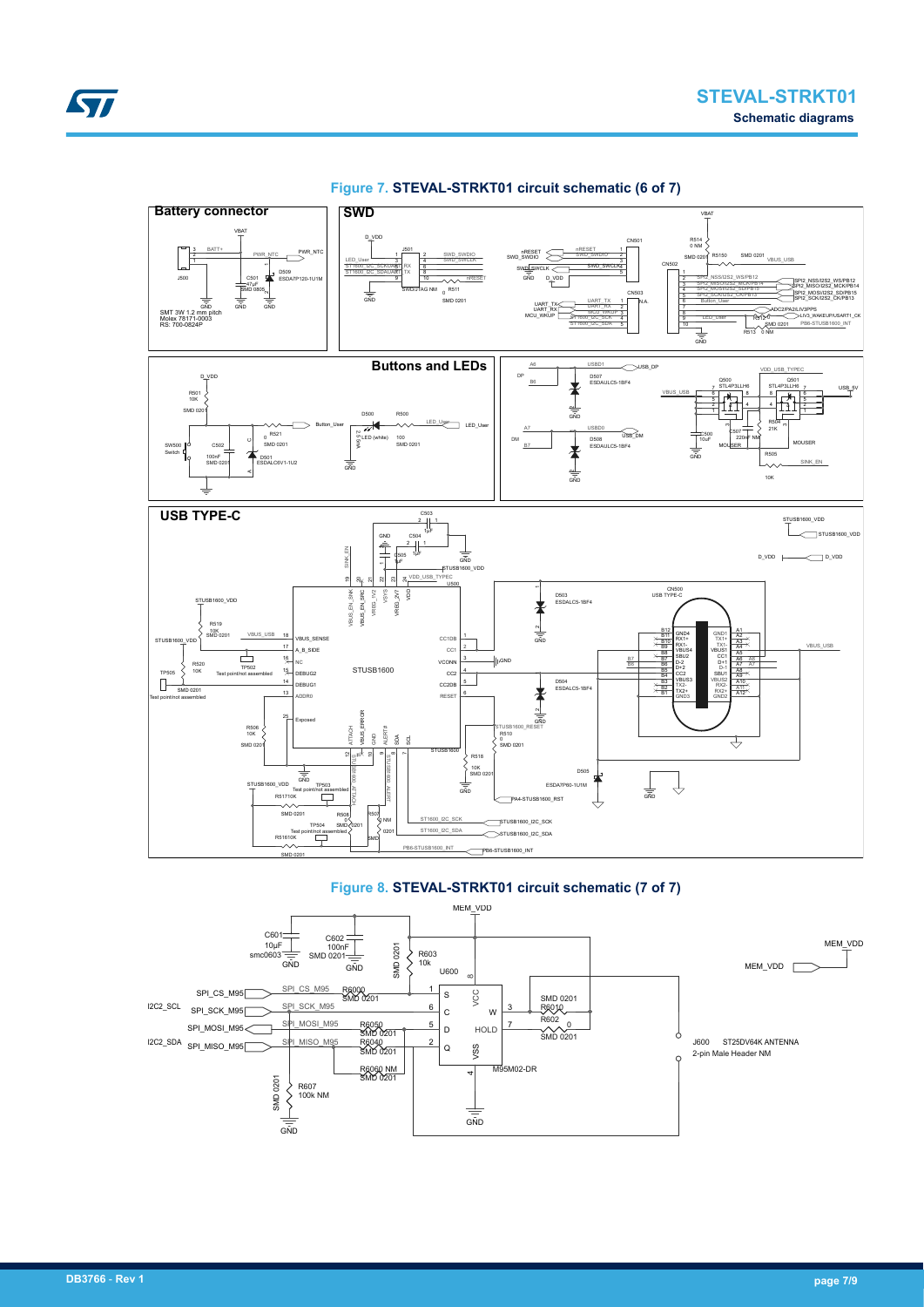# **Revision history**

### **Table 1. Document revision history**

| <b>Date</b> | <b>Version</b> | <b>Changes</b>   |
|-------------|----------------|------------------|
| 13-Nov-2018 |                | Initial release. |